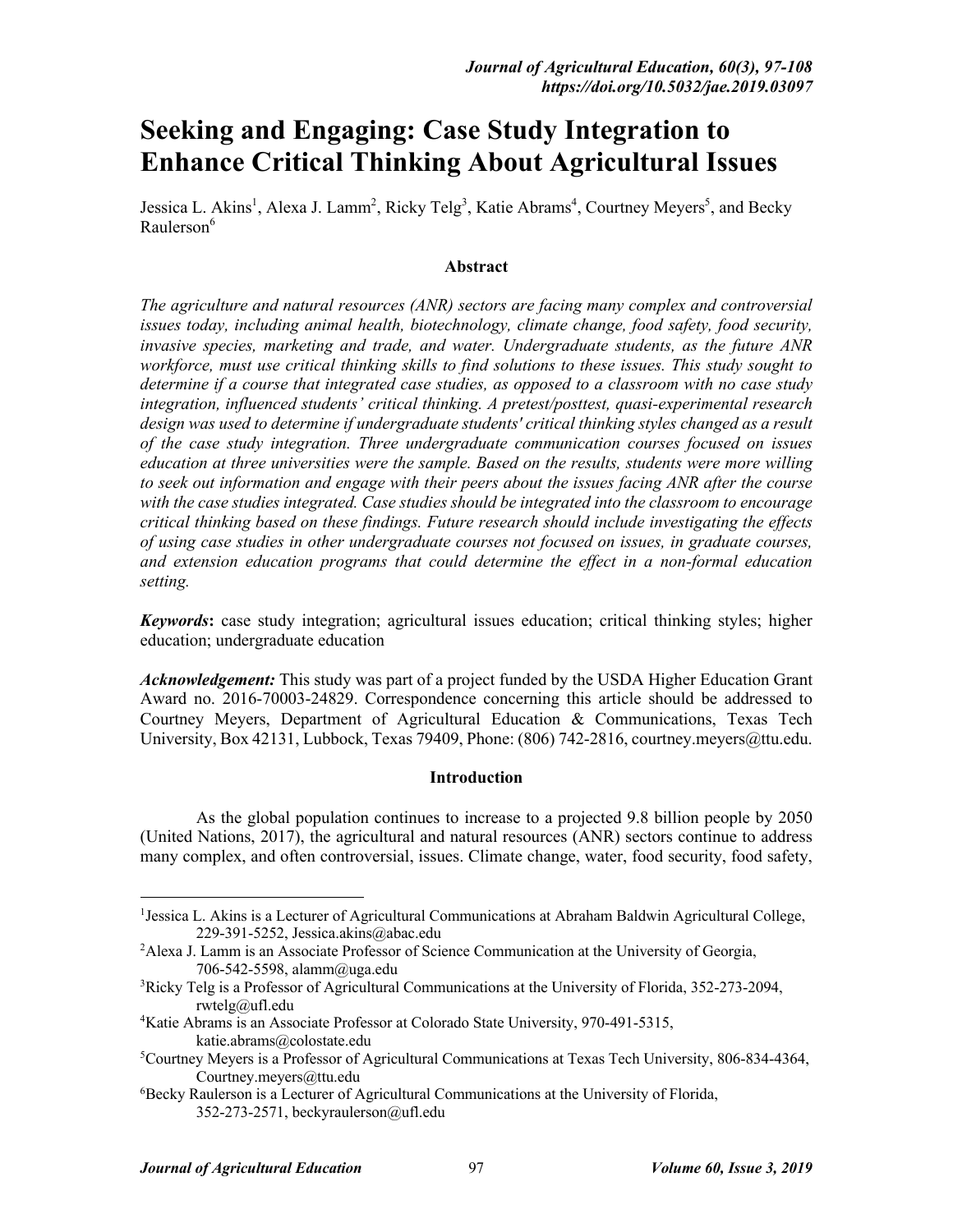and bioenergy are among the top ANR issues in the United States (United States Department of Agriculture – National Institute of Food and Agriculture, n.d.a). At all levels of formal education a need exists for creative and innovative instruction focusing on food, agriculture, natural resources, and human sciences issues (United States Department of Agriculture – National Institute of Food and Agriculture, n.d.b). Undergraduate students, as the future ANR workforce, must be prepared to think critically to address these issues.

Critical thinking is one of the most important cognitive traits and has been linked to an individual's success (Lamm et al., 2011). According to Paul (2002), as change occurs and issues become more complex, critical thinking is vital to be successful. Critical thinking must be active, purposeful, and organized (Chafee, 1988) and "involves solving problems, formulating inferences, calculating likelihood, and making decisions" (Halpern, 2002, p. 6). Rather than critical thinking being a set of skills, researchers have identified critical thinking as a disposition (Facione, Giancarlo, Facione, & Gainen, 1995), style (Lamm & Irani, 2011), and process when a connection is made between the thinking and reasoning process with the outcome of a decision or action (Huitt, 1998). Critical thinking research continues to appear in agricultural education literature (Edgar, Edgar, Briers & Rutherford, 2008), but research connecting ANR issues and critical thinking is still needed.

The use of case studies as an educational tool has been shown to enhance critical thinking (Popil, 2011) because of the real-world experience a case study brings to the learning environment (Naumes & Naumes, 2012). Case studies are a written narrative based on facts and data (Naumes & Naumes, 2012). Dori, Tal, and Tsaushu (2003) specifically found benefits of case studies when teaching about complex topics. Case studies bring an authentic nature to the classroom (Naumes  $\&$ Naumes, 2012) because of the real-world issues they present, allowing students to experience the issues for themselves. Student engagement is a key aspect of successful case studies where students are encouraged to partake in "learning by doing" (Naumes & Naumes, 2012, p. 5). This type of learning, when compared to traditional lecture teaching, has resulted in more positive and longerterm attainment (Naumes & Naumes, 2012). To make a case study interactive, multimedia elements such as videos, audio clips, web resources, other visuals, and animations can be included to give a well-rounded experience and equip students with more in-depth knowledge about the specific issue at hand (Chattaraman, Sankar, & Vallone, 2010). Today's students are more familiar with technology than ever before, and the multimedia elements allow them to use their knowledge of technology to learn about pressing issues (Naumes & Naumes, 2012).

Courses focused on business, medicine, and science utilize the case study method of teaching (Bonney, 2015) to provide a rich learning experience in complex areas. Case studies are flexible educational tools (Zimmerman, 2002) and provide the instructor the ability to adapt to meet the needs of their students. Not only do case studies provide real-world experiences, but they also help students to connect theory and practice (Naumes & Naumes, 2012). Case studies are suitable to address big-picture problems that merit thorough discussion (Wassermann, 1994). Using case studies in the classroom can also allow for a supportive environment for students to discuss and critically think about the issue with their peers (Cassimjee, 2007). For this study, case studies were used to expose students to real-world situations about invasive species, antibiotic use in animal agriculture, rural community resilience, crisis communication, and water conservation with opportunities to critically think about solutions.

## **Literature Review and Conceptual Framework**

Experiential learning (Dewey, 1938) was the theoretical foundation that guided this study. Experiential learning theory is the basis for student-oriented education (Kolb, 1984), implying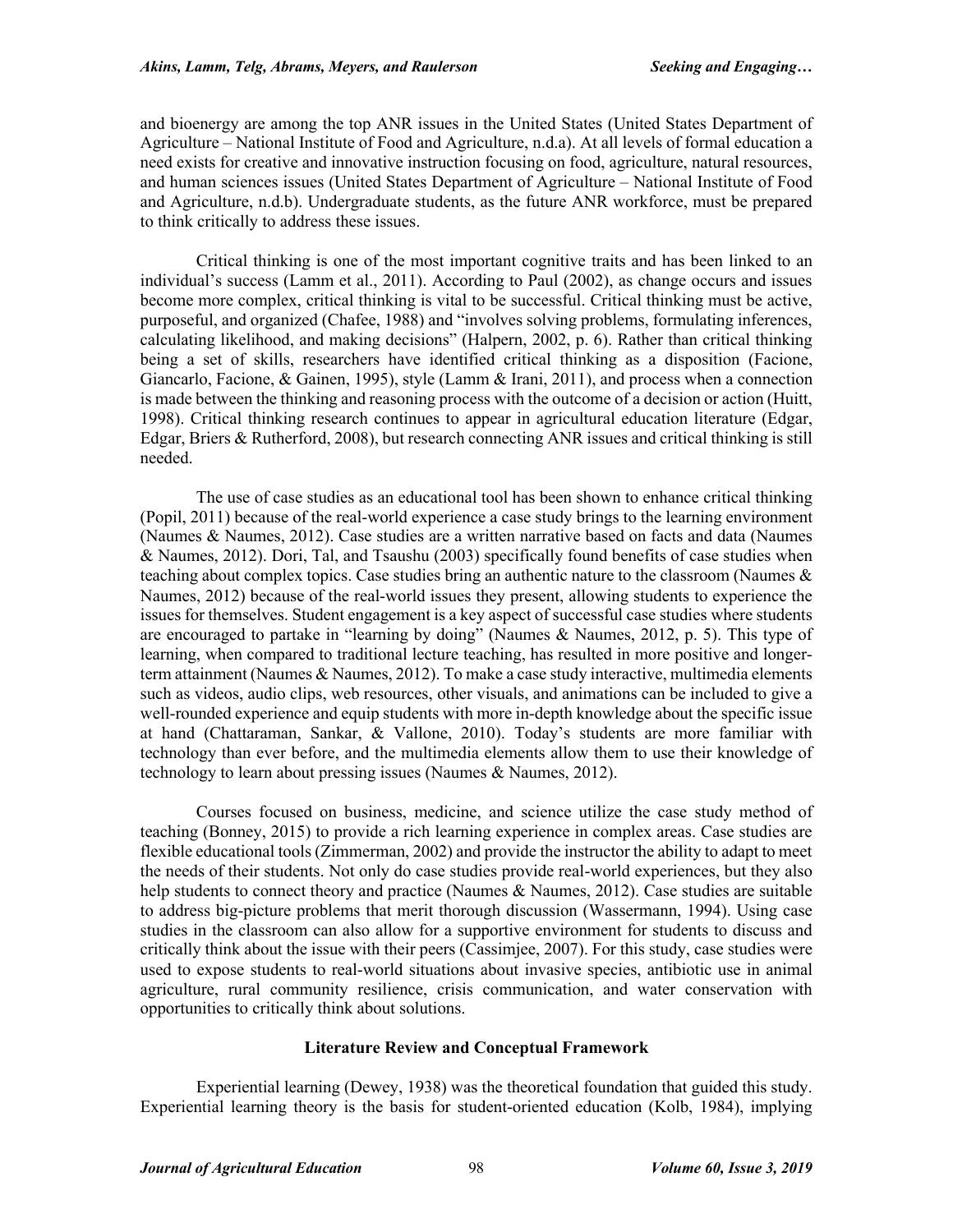students can learn through their experiences in the classroom by applying the curriculum to their own lives. Dewey (1938) explained the experience of application will then impact later experiences. Experiential learning teaches students to apply prior knowledge and experiences to complex situations in a critical and active manner (Baker & Robinson, 2016). Students' critical thinking is encouraged when case studies are used in the classroom because they are able to think about the relevance of the issue and associate the issue with real- life (Dewey, 1938).

Critical thinking is one of "the most important intellectual skills for the 21 century" (Halpern, 2002, p. 3). Critical thinking is considered a higher-order of thinking (Burden & Byrd, 1994). Although critical thinking skills are identified in the literature, another component studied and acknowledged of critical thinking are the critical thinking styles (Lamm & Irani, 2011). "The cognitive style of critical thinking explains how an individual prefers one particular method to another when processing information, or critically thinking about a particular topic" (Gorham, Lamm, & Rumble, 2014, p. 44). Critical thinking is not only a unique, purposeful type of thinking but also a type of thinking where standards are established to assist students to reason through complex situations that do not have a clear right or wrong answer (Lamm & Irani, 2011).

Lamm and Irani (2011) identified two cognitive styles of critical thinking that exist on a continuum: a tendency toward either seeking information or engagement. Those who recognize their own experiences, biases, predispositions, and environment are more likely to seek information. Seekers are "hungry learners" who listen to others' opinions, are always looking for new knowledge, and long for the truth, even if it conflicts with their current beliefs (Lamm & Irani, 2011, p. 7). Individuals who tend to seek information while critically thinking will seek out a variety of sources by researching, reading, and questioning to gain knowledge on the issue or topic about which they critically think. Seekers understand problems usually are not solved with only one answer; they can appreciate the complexity of problems and look for all answers to solve the problem, not just a singular response (Lamm & Irani, 2011).

Those who prefer engagement when critically thinking are confident in their abilities to communicate and look for opportunities to reason with others, showing their ability to problem solve and arrive at a decision (Lamm & Irani, 2011). Individuals who tend to engage will be proficient in demonstrating how they arrived at the solution they did for the problem at hand. Engagers also have awareness of their surroundings to determine when situations require good reasoning to solve a problem. While neither style is considered better or worse than the other, the ultimate critical thinker will be able to work within both styles when thinking through an issue critically (Lamm & Irani, 2011).

Previous research has shown case studies are effective in promoting critical thinking (Popil, 2011). Popil (2011) investigated various studies that analyzed the use of critical thinking and found case studies to have positive effects in the domains of nursing, psychology, and criminal justice. Case studies have shown to encourage active learning, which then initiates critical thinking. Popil (2011) pointed out case studies have been beneficial to teach students about complex issues. Case studies also challenge instructors to rethink their teaching style and encourage more enthusiasm in the course and for the topic.

Another study that focused on a case study used in a criminal justice course suggested case studies should be used broadly across the social sciences (Kunselman & Johnson, 2004). This study was based on active learning theory to determine the effects four case studies had on student critical thinking when enrolled in a criminal justice course. The researchers found almost all students (95%) enjoyed the case study activities that made them *think* more (Kunselman & Johnson, 2004). Because the case studies made the students think more, they also reported being "more aware of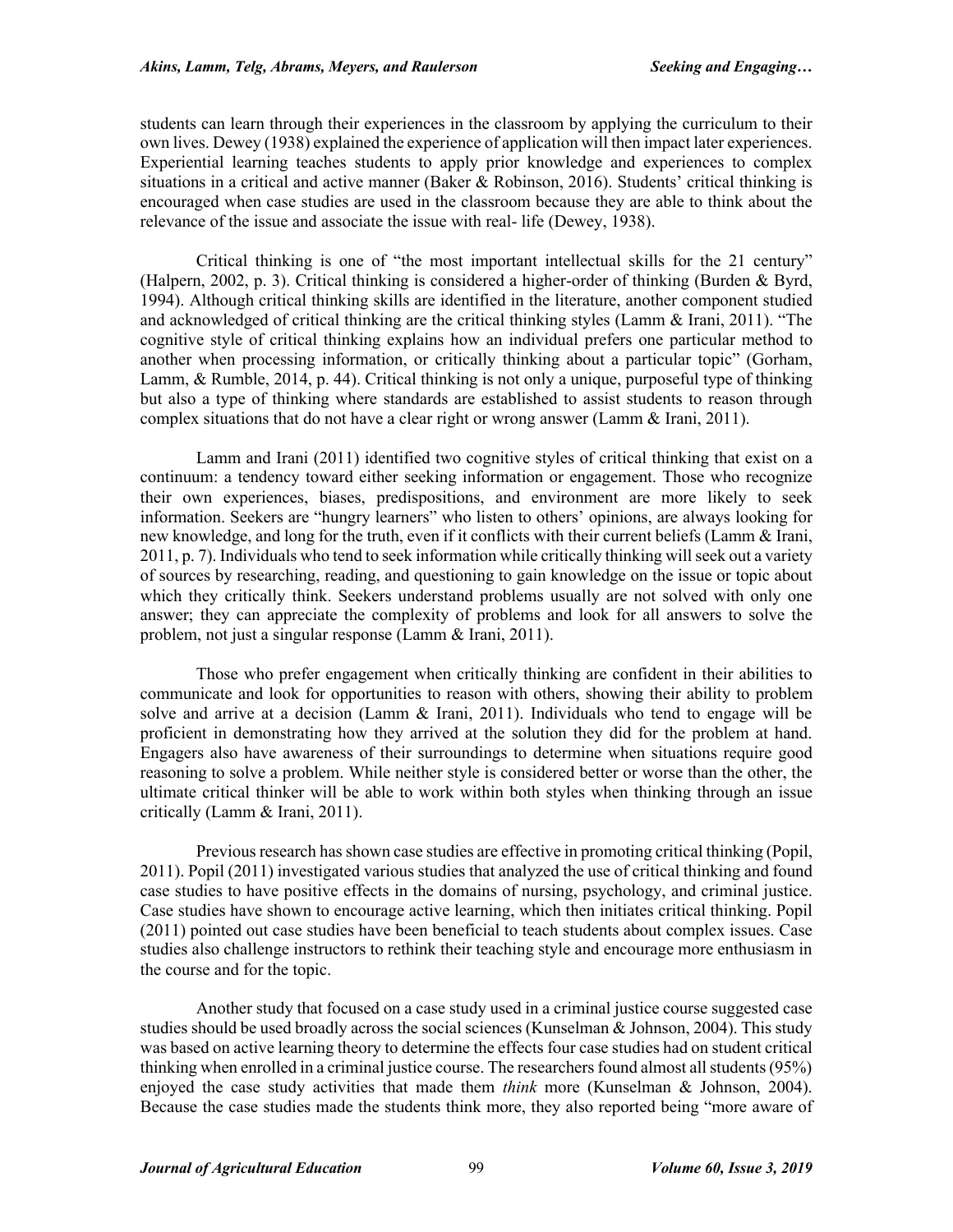other issues" (Kunselman & Johnson, 2004, p. 91) through critically thinking about the case study. Furthermore, because case studies promoted critical thinking, Kunselman and Johnson (2004) concluded "students [are able] to make better decision[s] and become better students and, ultimately, better employees" (p. 92).

Echoing the results of Kunselman and Johnson (2004), Forsgren, Christensen, and Hedemalm (2012) found value in using case studies for nursing students to enhance critical thinking. By engaging in case studies, nursing students had longer-lasting knowledge because the case studies "stimulate their own thinking and that it provides for opportunities of [one's] own reflection as well as group reflection when working together" (Forsgren et al., 2012, p.166). This study found students were better able to critically think about the complex concepts in a nursing program because of the case studies. Ultimately, these researchers concluded case studies better prepared students to enter the workforce by equipping them with critical thinking skills (Forsgren et al., 2012).

Previous research shows support for using case studies in the higher education agricultural education classroom. Perry, Paulsen, and Retallick (2015) investigated the use of active learning, such as that found in case studies, and whether it increased critical thinking during a farm management capstone class. The results indicated, students only increased critical thinking in one area researchers measured (Perry et al., 2015). While the difference for overall critical thinking was not statistically significant, the change in separating relevant and irrelevant information had a statistically significant change from pretest to posttest. This positive change is important because it indicated case studies helped students sort through information when they were asked to solve real-world problems (Perry et al., 2015), and may be an expression of the seeking information critical thinking style (Lamm & Irani, 2011).

In another study, researchers selected a genetics course to determine the effects of inquirybased and problem-solving teaching methods similar to those of methods found in a case study (Friedel, Irani, Rhodes, Furhman, & Gallo, 2008). The study also sought to determine the relationship between critical thinking and problem-solving. For the relationship between critical thinking and problem solving, no statistical significance was found. For critical thinking, independently, students in the course did not score significantly higher for critical thinking (Friedel et al., 2008). These researchers called for more research to be done on this type of teaching method to measure its influence on critical thinking.

A conceptual model was created to describe the effects the case studies might have on critical thinking based on the literature. Going into the course, all students have some degree of seeking and engaging critical thinking styles. After the experience of the case study, which has been shown to increase critical thinking (Forsgren et al., 2012; Kunselman & Johnson, 2004), students should increase their seeking tendency and their engaging tendency. Below, the model demonstrates the process as to how a course with no case study integration and a course with integration should differ when comparing students' seeking and engaging scores.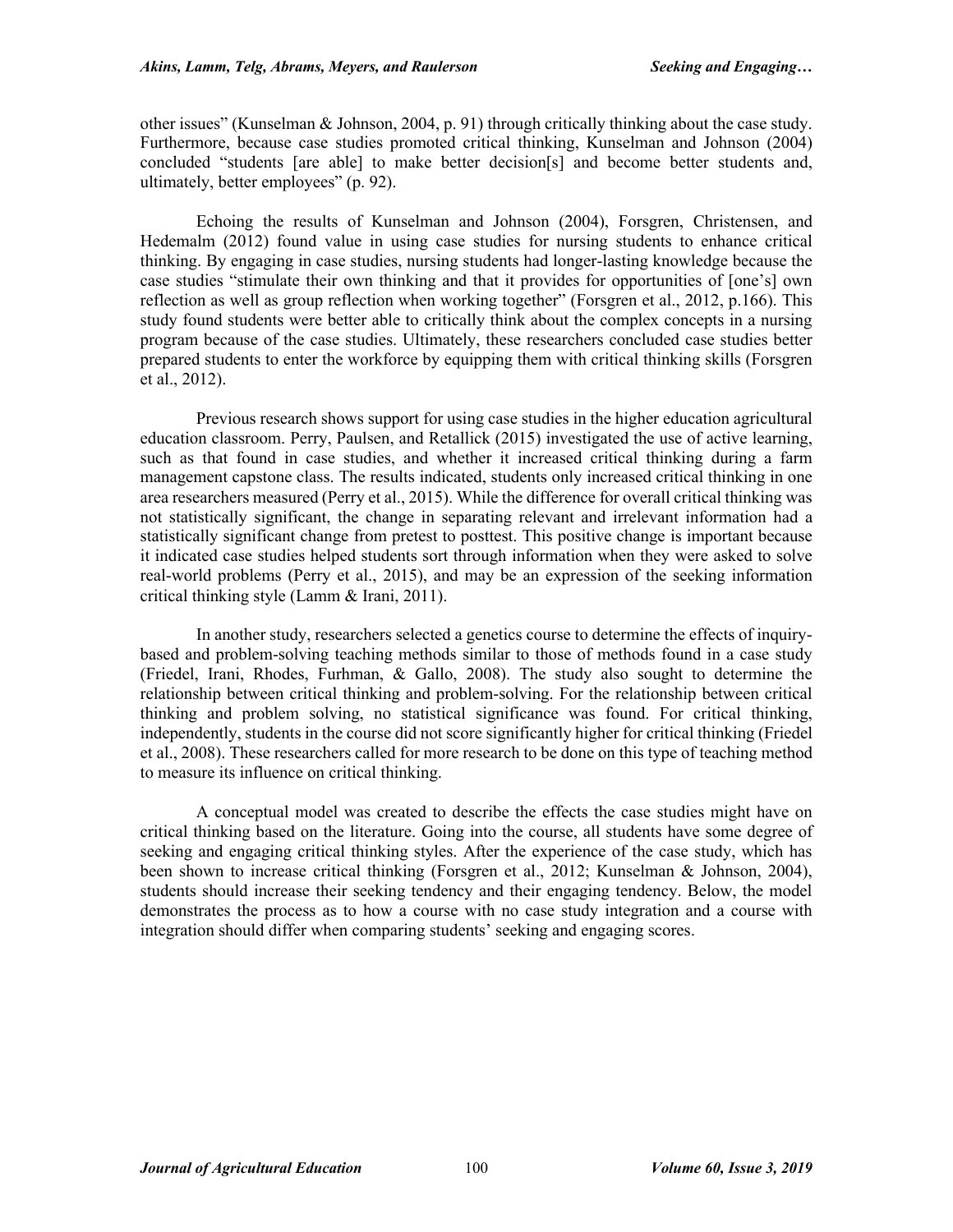

*Figure 1.* Model for Integration of Case Studies on Critical Thinking Style.

Based on previous research, case studies have shown positive benefits to students' critical thinking (Forsgren et al., 2012; Kunselman & Johnson, 2004; Popil, 2011). Studies have also concluded an increase in critical thinking equips students to understand and solve complex problems and issues in the real world as demonstrated in the proposed model through increased seeking and engaging tendencies. However, in courses focused on agricultural topics, additional research has been suggested to determine impacts of case studies on students' critical thinking.

# **Purpose, Objectives, and Hypotheses**

The purpose of this research study was to assess if case studies enhanced the way undergraduate students think critically when enrolled in communication courses that included content about ANR issues. For this study, a model was created to demonstrate the effects of a case study. Based on previous research, case study integration enhanced students' critical thinking. In this study, seeking information and engagement were the measures that defined critical thinking styles (Lamm & Irani, 2011). The following objectives, hypotheses, and associated nulls directed the study:

1. Determine a change in students' critical thinking style from enrollment in a communications course taught without case studies.

H0: No significant change occurred in students' critical thinking style after enrollment in a communication course with no case study integration.

- 2. Determine a change in students' critical thinking style from enrollment in a communications course taught with case studies. H0: No significant change in students' critical thinking style after enrollment in a communication course with case study integration.
- 3. Determine a difference in critical thinking style between the communication courses that taught with case studies and without case studies.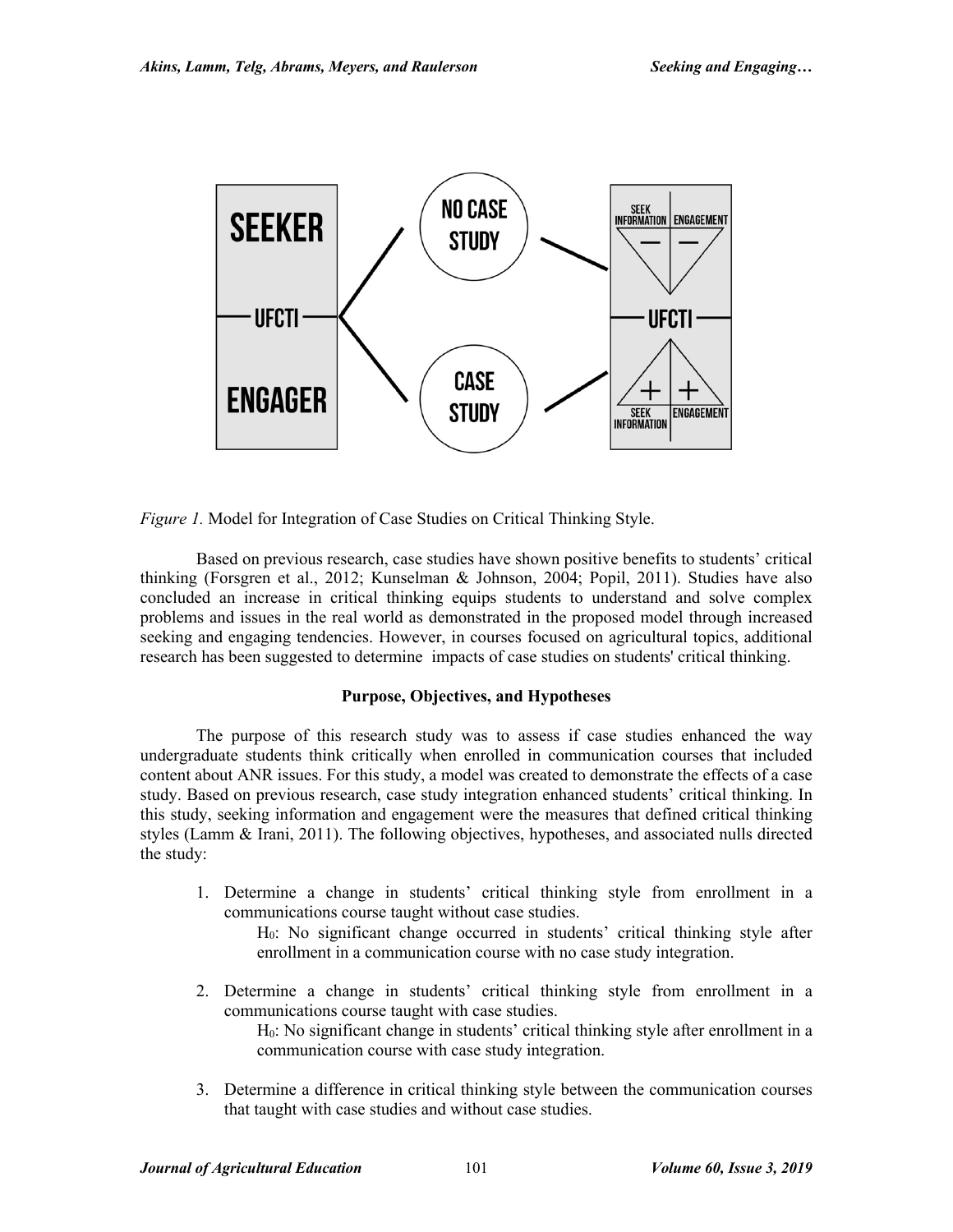H0: No significant change in students' critical thinking style between those enrolled in communication courses that taught with no case study and case study integration.

#### **Methods**

A pretest/posttest, quasi-experimental research design was used to determine if integrating ANR issues-based studies into undergraduate courses influenced students' critical thinking style. The courses were all designated as agricultural communication courses at three land-grant universities. During the study, in the control period, which was spring semester 2016, each course varied slightly in their focus, but none included the case studies. The case studies, integrated in spring semester 2017, highlighted nine significant ANR issues specified by USDA as challenge areas (USDA, n.d.): animal health, biotechnology, climate variability and change, conservation, food safety, food security, invasive species, marketing and trade, and water. The case studies and their respective topics included:

- 1. Crisis communication in a food recall;
- 2. Invasive species and citrus greening;
- 3. Water conservation and the Ogallala Aquifer;
- 4. Rural community resilience in a natural resource-dependent community; and
- 5. Antibiotic use in livestock.

The case studies were designed similarly to include definitions of terminology, background and relevant history of the issue, and a focus on communication theory, processes, and outcomes associated with each issue. Each case study incorporated videos that featured experts and those directly affected by the issue to provide students with a vicarious learning experience. The students' learning experiences included instructional activities that encouraged problem-solving, critical thinking, and communication skills practice.

## **Measures, Procedure, Sample, and Analysis**

The survey instrument for the pretest/posttest included the University of Florida Critical Thinking Inventory (UFCTI; Lamm & Irani, 2011), which is an established, reliable instrument to determine students' critical thinking style. It contains 20 statements to gauge respondents' critical thinking styles. These statements encompass how respondents interact with others, deal with issues, solve problems and preferences of learning. The response scale for each item was a 5-point Likerttype scale of agreement/disagreement. An overall critical thinking style score was calculated for each student along with a score for the amount they engage when critically thinking and seek information when critically thinking. Respondents with a score of 79 or higher are considered seekers and respondents with a score of 78 or lower are classified as engagers (Lamm & Irani, 2011). The instrument was reviewed by a panel of experts in the subject matter addressed in the case studies and in program evaluation to improve face and content validity.

An online survey platform administered the instrument to students. The researchers collected the first dataset, the control, during the spring 2016 semester when the case studies were not integrated into the courses. Pretest data were collected during the first week of class, and posttest data were collected at the conclusion of the course within a week. In spring semester 2017, the case studies were integrated into the same courses. The same instrument and procedures were used to collect data from these treatment groups.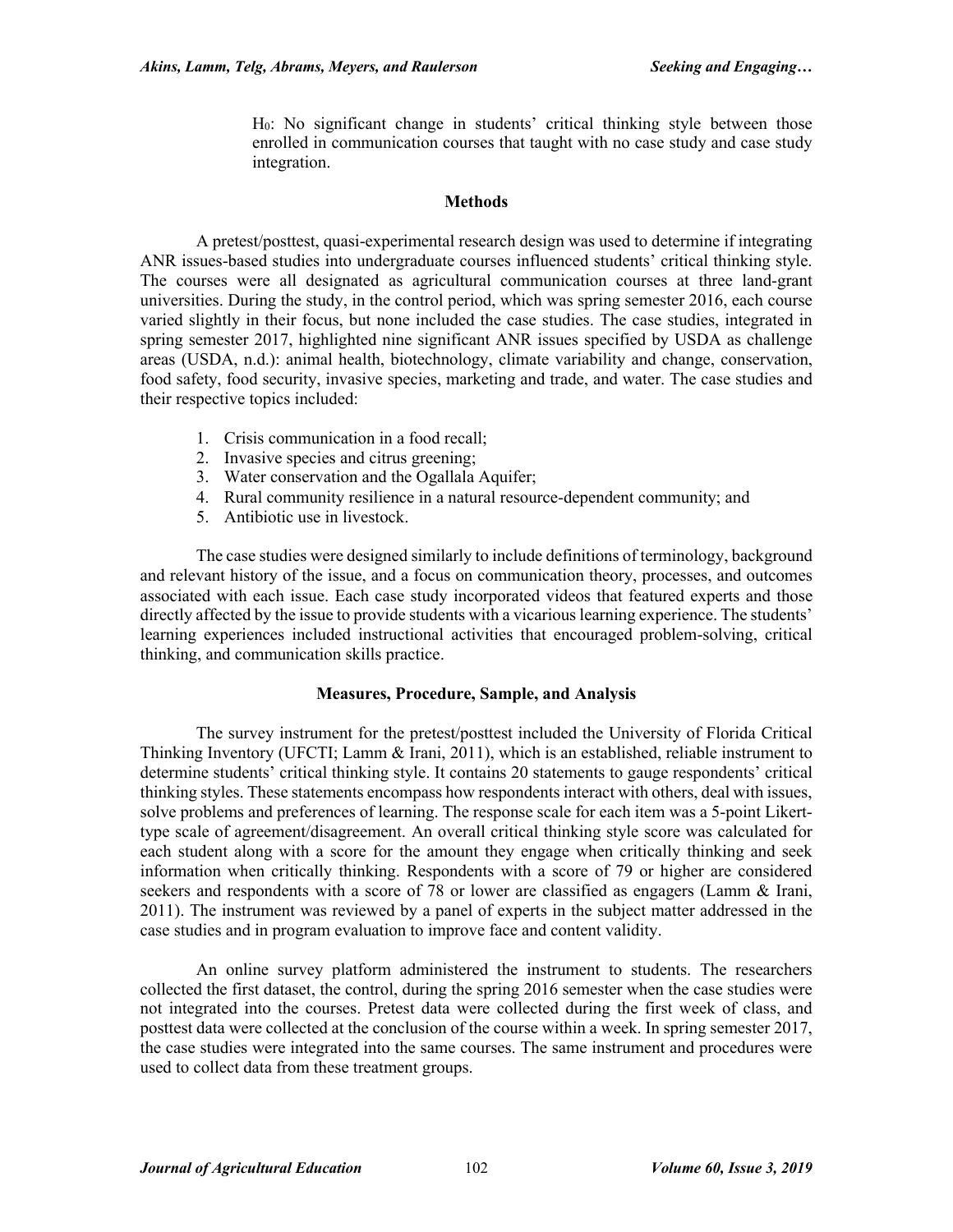The purposive sample consisted of 83 undergraduates at three land-grant universities who were enrolled in agricultural communication courses that included content about ANR issues. Although some students were from outside the respective colleges of agriculture, most students enrolled in the classes were in the college of agriculture. There were 26 respondents in the control group and 57 in the treatment group.

The 26 students in the control group with matched pre/posttests were from the University of Florida, Colorado State University, and Texas Tech University. These students ages ranged from 20 to 24 years old, and they self-identified as white and non-Hispanic. Juniors (38.5%) and seniors (38.5%) in college made up most of the sample with all four college ranks represented in the sample. The majority of students in the control group were female (80.8%) and had a major in agricultural education, communication and/or leadership (65.4%). Other majors represented included journalism and media communication (18.5%), agricultural literacy (7.7%), environmental communications (3.8%), and natural resource recreation and tourism (3.8%).

Regarding the treatment group, the 55 students represented the same three universities as the control group. The treatment group had a larger age range of students from 20 to 27 years old, and one student older than 27. Hispanic students made up 8.9% of the sample, and multiple races were a part of this group. Similar to the control group, the majority of students were self-identified juniors (41.1%) and female (75%). The largest represented major was, again, agricultural education, communication, and/or leadership (64.3%). Other majors with more than one student were journalism (8.9%), business (5.4%), communication (3.6%), and environmental sociology (3.6%). Majors represented with only one student were natural resource tourism, cultural anthropology, ecosystem science, agricultural literacy, animal science, natural resource conservation, advertising, agricultural business, and a double major (agricultural education and agricultural business).

The response rate for the control group was 40% and, for the treatment group, there was a response rate of 83%. The control group had a low response rate due to students dropping the course after taking the pretest, students choosing to not participate in the study, and no incentive to participate with extra credit. These reasons are limitations to the control group and recognized by the researchers. Although the treatment group had a higher response rate, it had similar limitations as the control group. However, in addition to those limitations, students in the posttest also gained extra credit if they participated in the study. A Chi-square test was conducted comparing gender and college rank of those who chose to complete or not complete the survey to address non-response bias. The test did not indicate a significant difference, so the sample was considered representative of students in the three courses during the time of the study.

The researchers used SPSS 24 to analyze the data. Descriptive statistics were used to identify the mean differences. Paired *t-*tests were used to compare pretest and posttest data within each group. Finally, a *MANOVA* was used to determine the influence of the integration of the case studies on students' critical thinking styles when comparing the control and treatment groups.

#### **Results**

## **Critical Thinking Style – Comparing the Control**

When students enrolled in the communication course with no case study integration, the use of both critical thinking style and the overall scores decreased (Table 1). After taking the course, students in the control group were not as likely to seek information or engage with others about ANR issues. Overall, students were the least likely to seek information after no case study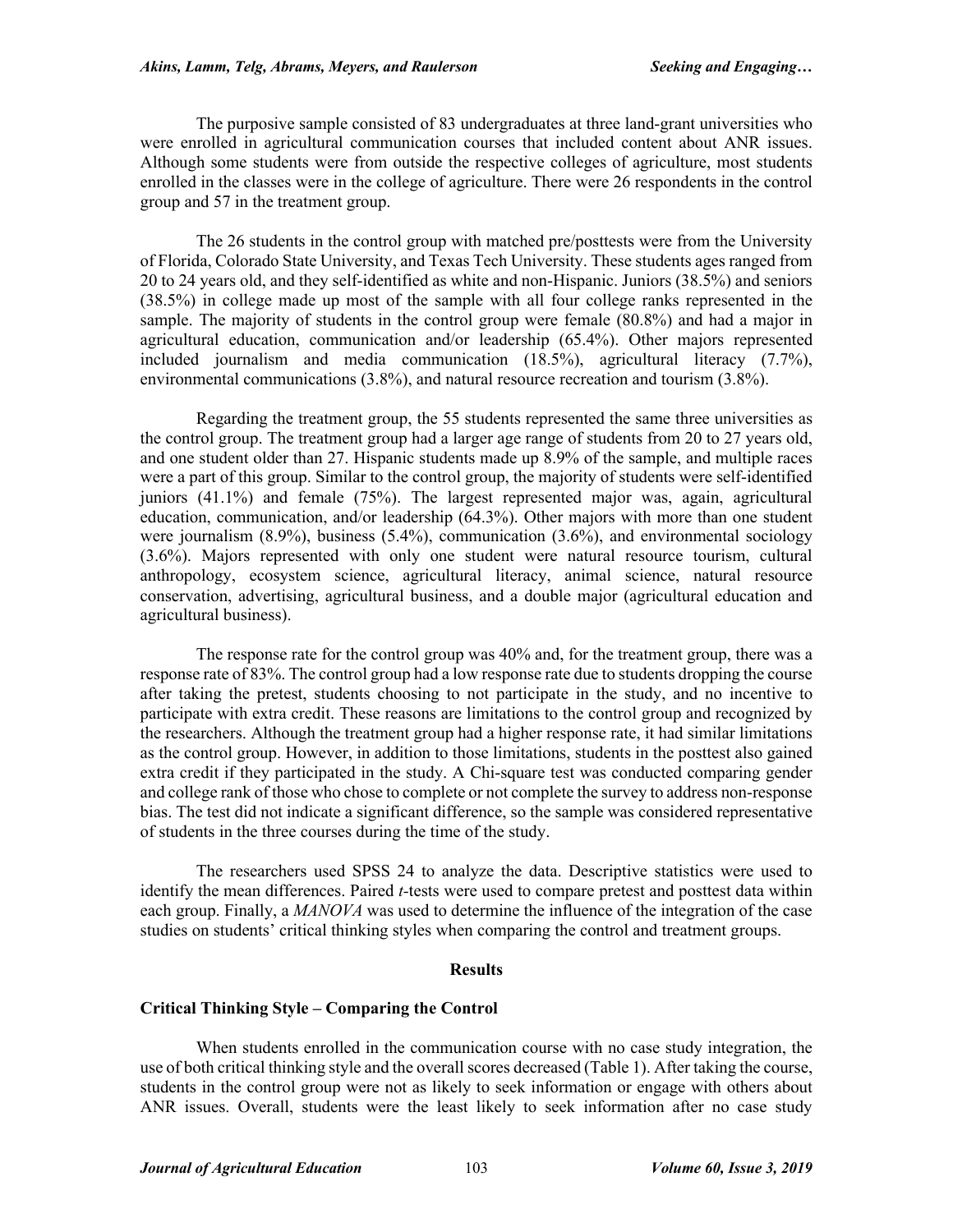integration (Table 1). The *t* statistics were fairly low indicating there was not much difference between the pre/posttest scores. The researchers rejected the null hypothesis for objective one.

# Table 1

# *Differences in Critical Thinking Style – Control*

|                     | Pre<br>M(SD) | Post<br>M(SD)                       | $\wedge M$ |     |     | Cohen's |
|---------------------|--------------|-------------------------------------|------------|-----|-----|---------|
| Overall             |              | $77.57(3.13)$ $77.11(5.04)$ $-0.46$ |            | .38 | .37 | $.08\,$ |
| Seeking Information | 52.12(4.38)  | $50.89(6.84) -1.23$                 |            | .92 | .54 | .18     |
| Engagement          | 51.54 (4.65) | $50.76(5.79)$ -.78                  |            | .63 | .70 |         |

# **Critical Thinking Style – Comparing the Treatment**

The treatment group, in which instructors integrated the case studies, had more positive results than the control group. Both seeking and engaging tendencies increased after the exposure to case studies focused on ANR issues (Table 2). Engagement had the largest difference  $(+1.54)$ , suggesting students were more willing to engage with others after taking the course with case studies. The results of the *t-*tests had higher *t* statistics showing more difference existed between the scores of the pretest results and posttest results for seeking information and engaging information compared to the control group (Tables 1  $\&$  2). For objective two, the researchers rejected the null hypothesis as well.

# Table 2

| $D$ ifferences in Critical Thinking Style – Comparing Treatment Group's Scores |        |        |            |         |                  |             |  |  |
|--------------------------------------------------------------------------------|--------|--------|------------|---------|------------------|-------------|--|--|
|                                                                                | Pre    | Post   | $\wedge M$ |         | $\boldsymbol{p}$ | Cohen's $d$ |  |  |
|                                                                                | M(SD)  | M(SD)  |            |         |                  |             |  |  |
| Seeking Information                                                            | 53.74  | 54.70  | $+.96$     | $-1.62$ | .11              | .05         |  |  |
|                                                                                | (4.98) | (5.75) |            |         |                  |             |  |  |
| Engagement                                                                     | 52.90  | 54.44  | $+1.54$    | $-2.59$ | $.01**$          | .16         |  |  |
|                                                                                | (5.48) | (5.94) |            |         |                  |             |  |  |
| Overall                                                                        | 77.74  | 77.20  | $-.54$     | 1.13    | .26              | .12         |  |  |
|                                                                                | (3.58) | (3.64) |            |         |                  |             |  |  |
|                                                                                |        |        |            |         |                  |             |  |  |

*Differences in Critical Thinking Style – Comparing Treatment Group's Scores*

*Note.\*\* p* < .01.

# **Critical Thinking Style – Comparing the Control and Treatment**

While comparing the control and treatment groups, none of the comparisons between pretest and posttest were significant, and the *F* statistic and *R2* for the control group were both lower than the treatment group (Table 3). Thus, these results indicated no significant difference existed between pretest/posttest results for the control group. The *F* statistic for the treatment group indicated students were more willing to critically think with the large difference between mean differences from control to treatment. The  $R^2$  values showed the case studies accounted for 36% to 43% of the variance in seeking information and engaging with others (Table 3). In addition, when comparing the treatment and control mean differences, a statistically significant change in both seeking information and engagement (Tables 1  $\&$  2). Therefore, the researchers also rejected the null hypothesis for the study's third objective.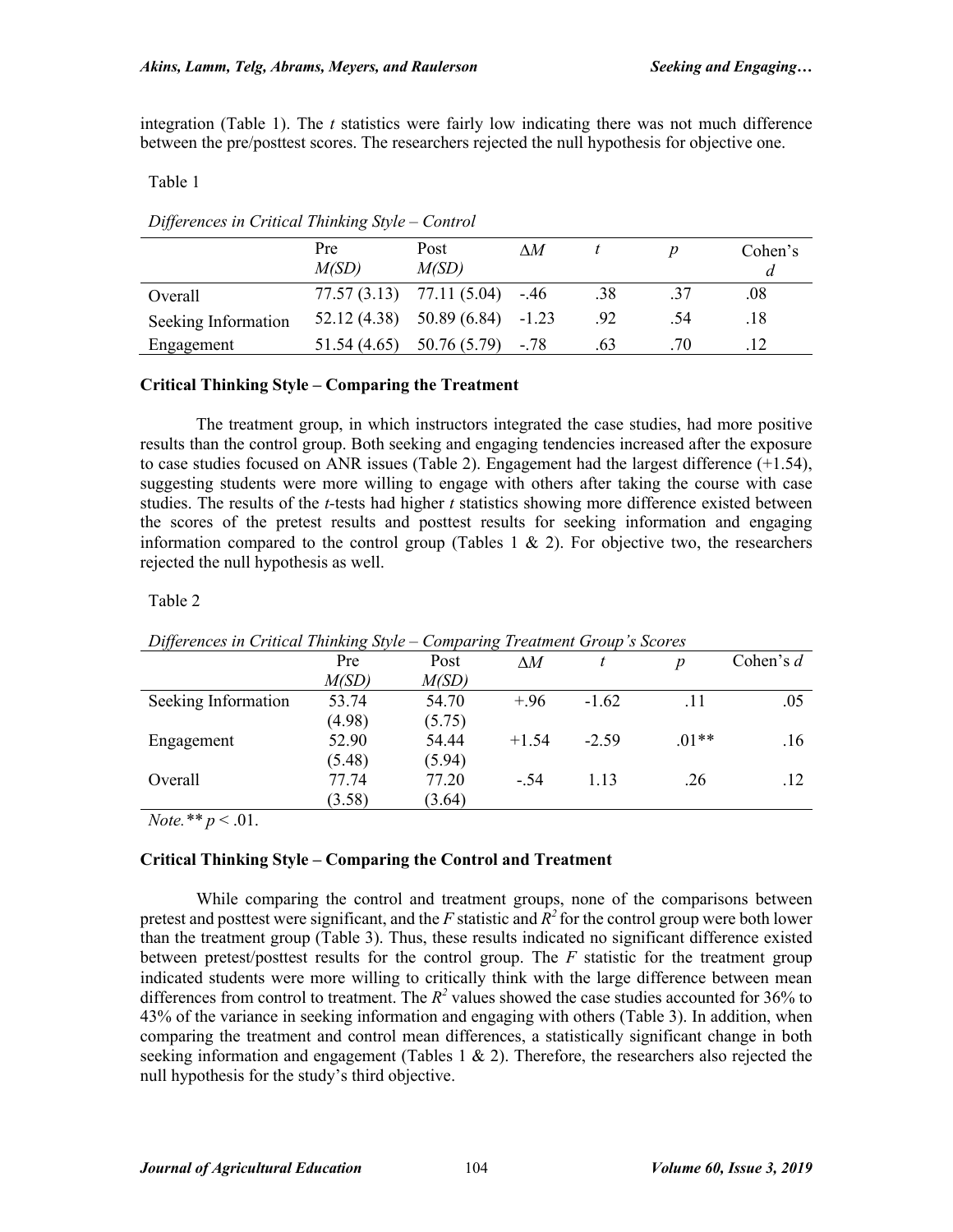## Table 3

|  | Differences in Critical Thinking Style |  |  |  |  |
|--|----------------------------------------|--|--|--|--|
|--|----------------------------------------|--|--|--|--|

|                     |       | Control |     |    | Treatment |         |                |
|---------------------|-------|---------|-----|----|-----------|---------|----------------|
|                     |       |         | ĸ   | df |           |         | $\mathbf{D}^2$ |
| Overall             | 0.190 | .22     |     |    | 1.10      |         | .36            |
| Seeking Information | 1.633 | .32     | .09 |    | 15.03     | $.00**$ | .43            |
| Engagement          | 196   |         |     |    | 20.06     | $.00**$ | .04            |

## **Conclusions, Implications, and Recommendations**

Students must be able to think critically to solve the issues the ANR industries are facing now and are likely to encounter in the future. Critical thinking not only helps them be better students, but also better employees in the future (Forsgren et al., 2012; Kunselman & Johnson, 2004). Previous research has also recognized the need to further investigate the use of case studies in agricultural courses (Friedel et al., 2008). This study examined the impact of case study integration on critical thinking style in communication courses focusing on ANR issues. This study's sample included mainly upperclassmen, female, and agricultural education, communication, and/or leadership majors.

Overall, the results of this study support the use of case studies to encourage critical thinking about complex agricultural issues. The results indicated the integration of case studies encouraged students to seek out information and engage with others more than students who took the same course without case studies. A significant and positive difference was found between the groups.

The conceptual framework for this study identified two cognitive styles of critical thinking that exist on a continuum – seeking and engaging (Lamm  $\&$  Irani, 2011). This continuum recognizes that while everyone participates in some level of critical thinking, how that is displayed may vary. Learners who are more "seekers" are more open to others' perspectives and are always looking for new knowledge. Within the classroom, these types of critical thinkers would prefer opportunities to gather additional information from multiple perspectives. Students who fall on the "engagers" end of the continuum would appreciate opportunities to discuss the case studies with others to demonstrate how they arrived at a decision.

Knowing students' critical thinking dispositions provides some recommendations for practice. When integrating case studies, instructors could organize group discussions with students who represent various points on the critical thinking disposition continuum (Lamm & Irani, 2011) to help students utilize each other's strengths. Additionally, instructors could help students develop skills they are lacking. For example, individuals who are more prone to "seeking" behaviors, may need to be encouraged to arrive at a conclusion and be prepared to defend it. This could be accomplished by making them the leaders in a group discussion who must determine the appropriate action and justify the decision. Those who are more likely to be "engagers" may need support in recognizing how their own biases and predispositions are influencing their thinking. Therefore, they should be encouraged to seek additional perspectives on the topic at hand.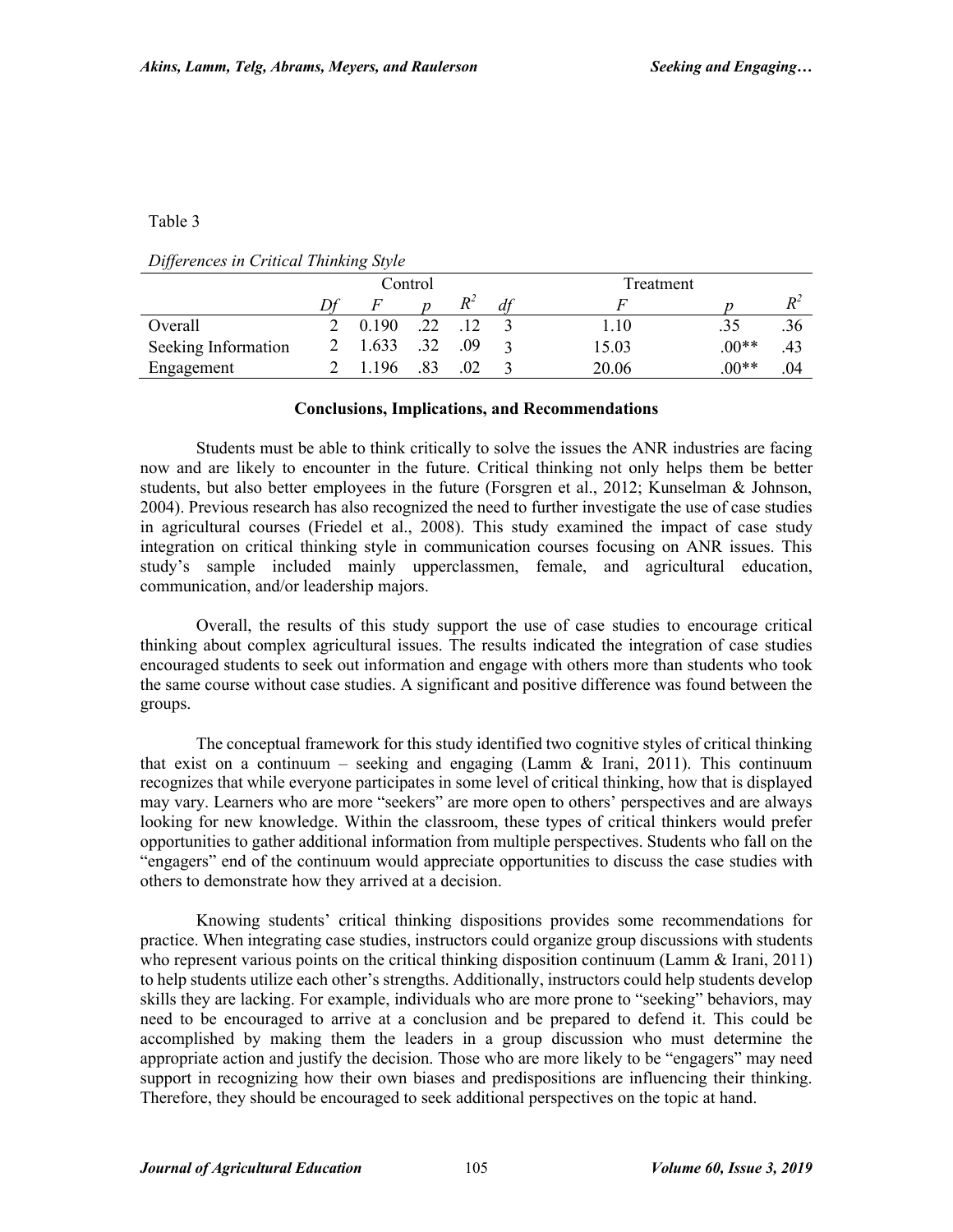Previous research supports the finding that case studies improve students' critical thinking (Popil, 2011). These findings imply real-world experiences, such as those presented in the case studies, increase critical thinking. All students in this study were more willing to engage with others after exposure to the issues presented in the case studies. The current study's results echo the previous calls for more research to investigate the impact of case study teaching methods on critical thinking and contradicted the results of previous research in agricultural courses. Previous research (Friedel et al., 2008; Perry et al., 2015) found, overall, critical thinking was not enhanced by experiential learning teaching methods, whereas in this study, critical thinking strengthened for both.

However, the study's limitations should be recognized. First, the results should not be generalized to the larger student population due to the small sample size of the study groups. In addition, the study should be replicated to ensure the positive effect of incorporating case studies. Finally, the treatment group was the only group to receive an incentive to participate in the study. Even though these limitations are present, educators should still consider incorporating case studies into their courses based on the results and support found in the literature.

Additional research is needed to explore how a student's critical thinking style might influence how they evaluate the information presented and assess the credibility of that information. This area of future research should explore the role of students' epistemological perspectives and influence on critical thinking disposition. This would provide a more complete picture of how students evaluate the information presented in case studies and utilize it to make decisions.

Case studies should be integrated into courses that address ANR issues so students have an opportunity to experience the issues and critically think about them. This research begins to link the use of case studies and critical thinking style when teaching about ANR issues. Future research should examine if case studies increase critical thinking style in courses outside of communication courses, such as technical agricultural and natural resources courses in colleges of agriculture. These case studies also could be incorporated into non-formal education experiences, such as extension education programs (Gay, Owens, Lamm & Rumble, 2017, because these ANR issues do not only impact undergraduate students. The use of case studies in non-formal education with adult learners would allow them to lend their previous experience to provide potential solutions for significant issues facing the agriculture industry. The benefits of case studies can also be recognized at the secondary level. The case studies should be introduced in high school classrooms as a way for students to experience ANR issues and develop their critical thinking skills.

Finally, the extent and complexity of issues in agricultural and natural resources continue to increase. This presents the need to research the role of critical thinking regarding other ANR issues not examined in this study. Additional case studies should be developed to introduce individuals – through both formal and non-formal education – to additional issues facing the industry. These future efforts are necessary to prepare the ANR workforce to address the issues of today and be equipped to solve evolving issues in the future.

# **References**

Baker, M. A., & Robinson, J. S. (2016). The effects of Kolb's experiential learning model on successful intelligence in secondary agricultural student. *Journal of Agricultural Education, 57*(3), 129-144. doi:10.5032/jae.2016.03129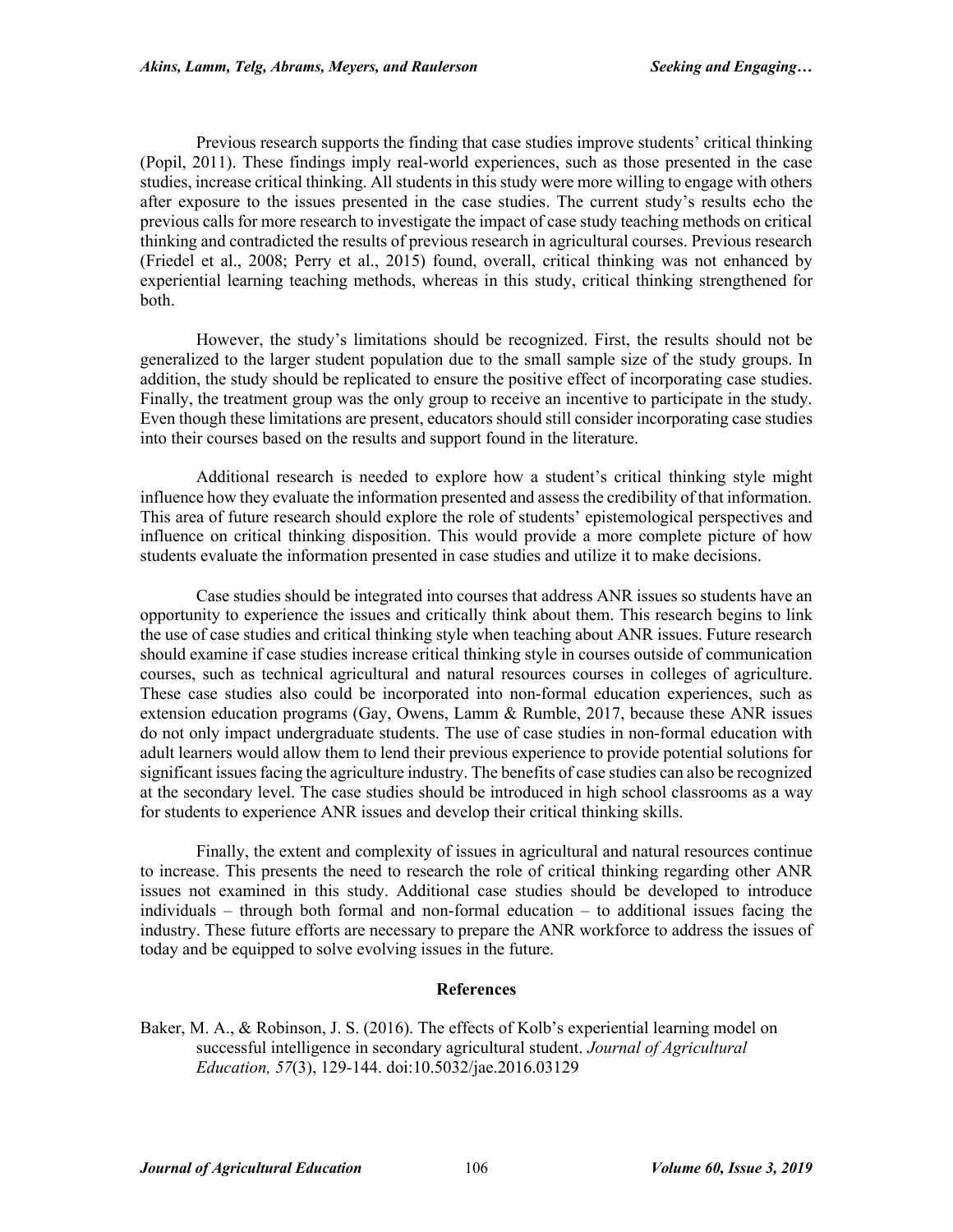- Bonney, K. M. (2015). Case study teaching method improves student performance and perceptions of learning gains. *Journal of Microbiology & Biology Education, 16*(1), 21- 28. doi:http://dx.doi.org/10.1128/jmbe.v16i1.846
- Burden, P. R., & Byrd, D. M. (1994). *Methods for effective teaching.* Boston, MA: Allyn and Bacon, Inc.
- Cassimjee, R. (2007). An evaluation of students' perceptions of the use of case-based teaching and group work in a first-year nursing programme. *South African Journal of Higher Education, 21*(3), 412-428. Retrieved from https://www.ajol.info/index.php/sajhe/article/view/25714
- Chaffee, J. (1988). *Thinking critically*. Boston, MA: Houghton Mifflin.
- Chattaraman, V., Sankar, C. S., & Vallone, A. (2010). Action learning: Application to case study development in graduate education design. *Art, Design, and Communication in Higher Education, 9*(2), 183-198.
- Dewey, J. (1938). *Experience and education*. New York, NY: Touchstone.
- Dori, Y. J., Tal, R. T., & Tsaushu, M. (2003). Teaching biotechnology through case studies—can we improve higher order thinking skills of nonscience majors?. *Science Education, 87(*6), 767-793. doi:10.1002/sce.10081
- Edgar, L., Edgar, D., Briers, G., & Rutherford, T. (2008). Research themes, authors, and methodologies in the Journal of Agricultural Education: A ten year look. *Journal of Southern Agricultural Education Research, 58*(1), 44–60. Retrieved from https://www.researchgate.net/publication/241241560\_
- Facione, P. A., Giancarlo, C. A., Facione, N. C., & Gainen, J. (1995). The disposition toward critical thinking*. Journal of General Education*, *44*(1), 1-25. Retrieved from https://pdfs.semanticscholar.org/81d3/3d63ed03c3ba1aceab1e79ad9a3622685026.pdf
- Forsgren, S., Christensen, T., & Hedemalm, A. (2014). Evaluation of the case method in nursing education. *Nurse Education in Practice, 14*(2), 164-169. doi:10.1016/j.nepr.2013.08.003
- Friedel, C. R., Irani, T. A., Rhoades, E. B., Fuhrman, N. E., & Gallo, M. (2008). It's in the genes: Exploring relationships between critical thinking and problem solving in undergraduate agriscience students' solutions to problems in Mendelian genetics. *Journal of Agricultural Education, 49*(4), 25 – 37. doi:10.5032/jae.2008.04025
- Gay, K. D., Owens, C. T., Lamm, A. J., & Rumble, J. N. (2017). Assessing public issues knowledge and needs of extension agents in Florida. *Journal of Extension, 55*(1). Retrieved from https://www.joe.org/joe/2017february/a4.php
- Gorham, L. M., Lamm, A. J., & Rumble, J. N. (2014). The critical target audience: Communicating water conservation behaviors to critical thinking styles. *Journal of Applied Communications, 98*(4), 42–55. doi:10.4148/1051-0834.1092
- Halpern, D. F. (2002). *Thought and knowledge: An introduction to critical thinking* (4th ed.). Mahwah, NJ: Lawrence Erlbaum Associates, Inc., Publishers.